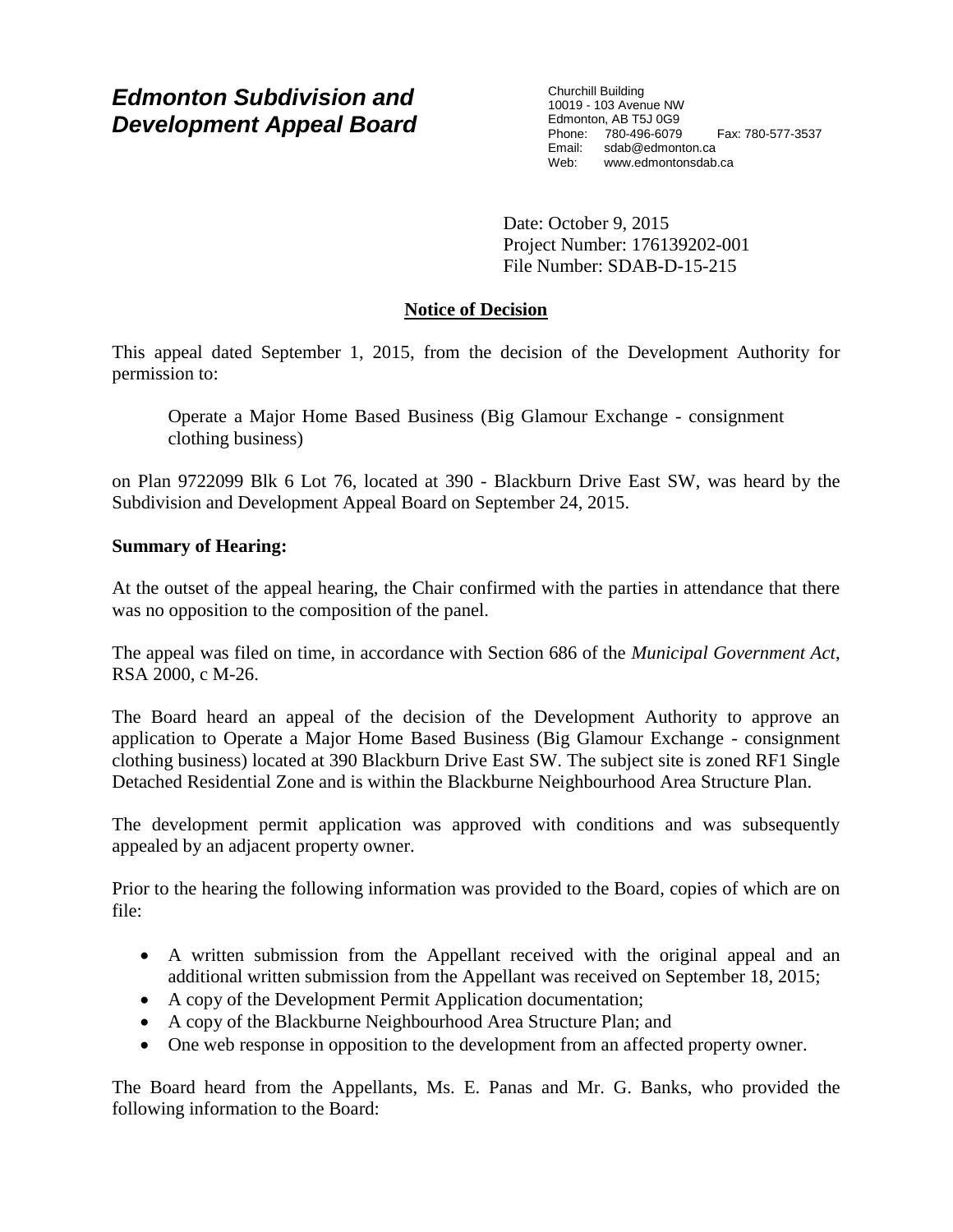- 1. They have concerns regarding traffic, parking and changes to the character of the neighbourhood.
- 2. The neighbourhood is very residential in nature and the home based business is  $1\frac{1}{2}$ kilometers away from the nearest convenience store.
- 3. There is one access road into the neighbourhood which is used primarily by local residents to travel in and out of the area.
- 4. They are concerned about how this business is advertised. The website does not mention "by appointment only" and says "come visit us". The hours of operation listed on the website changed after the appeal was filed. Originally, the website indicated the business operated on Saturdays but now it shows weekdays only from 10:00 a.m. to 6:00 p.m.
- 5. They feel this business is more of a retail operation than appointment based.
- 6. Prior to this appeal, the Driveway was used for parking by the residents. The Garage has since been cleaned to allow room for parking in the Garage but the residents still have large vehicles parked on the street.
- 7. This is a quiet neighbourhood and there seems to be a lack of concern for the neighbours as there have been noise related bylaw issues.
- 8. Other residents in the neighbourhood are not particularly enthusiastic about this business, but are taking a wait-and-see attitude.
- 9. The Applicant rents the home, and the property owner was not aware of the home based business.

Ms. Panas and Mr. Banks provided the following responses to questions:

- 1. The four permitted visits per day would be noticeable due to the road configuration. Blackburn Drive West is a collector road. However, Blackburn Drive East, on which the subject property exists, is just a local road and the business is located near the centre of it.
- 2. The additional traffic generated by this business would be beyond the level expected or typical of this neighbourhood.
- 3. They are concerned that enforcement of the conditions of the permit will fall to the residents of the neighbourhood.
- 4. They have experienced previous belligerent, uncooperative behaviour from the residents.
- 5. There are mannequins on display in the front window.
- 6. They did not have any pictures to illustrate the parking situation in the neighbourhood but stated the Respondent has large vehicles parked on the street that do not fit inside the Garage.
- 7. There is typically only one street parking space per house in this neighbourhood as most homes have front attached Garages.
- 8. The Blackburne Creek Homeowner's Association does advocacy work in their area and has therefore provided a letter outlining their concerns.

The Board heard from Ms. F. Hamilton, representing the City of Edmonton's Sustainable Development Department, who provided the following responses to questions:

1. She provided her interpretation of the terms "General Retail Stores" and "Second Hand Stores". She felt the proposed development is not typical of a store as there is no drop-in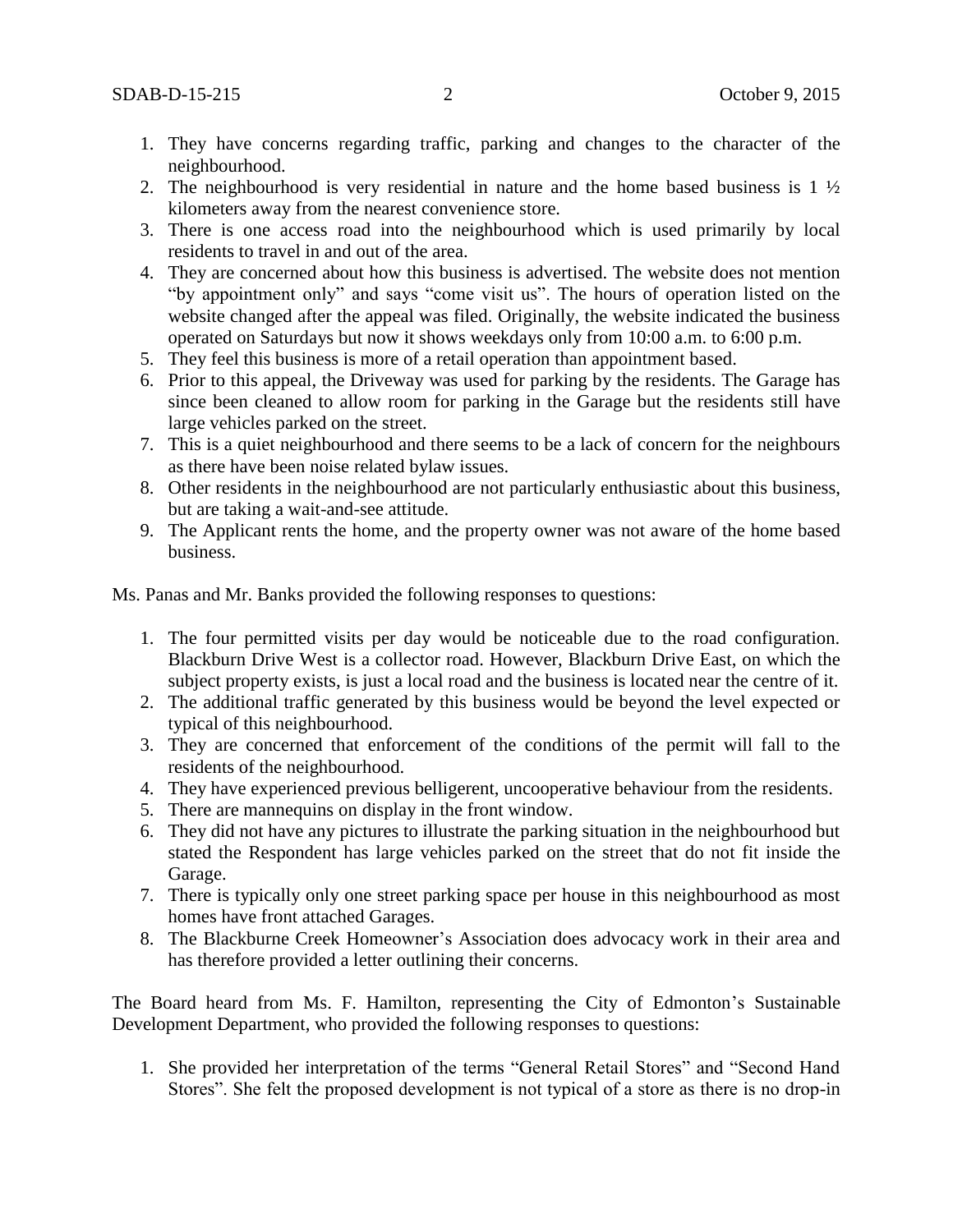business and people do not come to shop and browse. Sales are typically done online and visits would only occur if people want to try on clothing before making a purchase.

- 2. The number of visits permitted per day is limited and cannot overlap.
- 3. She understands that the clothes for sale belong to the Applicant or are from people she knows. In the future, Ms. Salles would like to expand her business to a retail Use, but she would like to start out in her home.
- 4. Traffic generated is not beyond what is typical of the RF1 Single Detached Residential Zone. Visits would be short (approximately half an hour per visit) and not overlapping. There would only be one additional car at the dwelling for very short periods of time.
- 5. The proposed development has a mid-block location, visits must be by appointment, only a small sign is permitted, the business looks like a house rather than a store, and clothing is delivered via courier to minimize outside visits. All of these factors help to maintain the residential character of the area.
- 6. There is a condition on the permit which states there is to be no external display other than a small sign. She was not aware of a display mannequin in the front window.

The Board heard from the Respondent, Ms. N. Salles, who provided the following information to the Board:

- 1. She submitted a presentation to the Board which was marked Exhibit "A".
- 2. She spoke about family problems and the need to supplement her income. She has chosen this type of home based business due to her interest in clothing and because she could easily run it from her home. She sells only high end clothing.
- 3. She loves this neighbourhood and intends to maintain its residential character.
- 4. Her business does not disturb the neighbours or alter the character of the neighbourhood. She uses UPS to minimize outside visits.
- 5. The property is located 10 houses from a bus stop, and 6 school buses travel on the road each day, so a fair amount of pedestrian and vehicle traffic already exists.
- 6. She is unable to change her website at this time but intends to comply with all conditions of the permit.
- 7. Her business is not a store with an open door because she has other obligations during the day.

Ms. Salles provided the following responses to questions:

- 1. There seems to be a fair amount of traffic around and through the neighbourhood, and she does not feel her business will have a negative impact.
- 2. She confirmed she has one mannequin which is not intended to be used as an advertising display and cannot be seen very easily from the street. She uses the mannequin to brainstorm ideas for how to put outfits together. She is willing to move the mannequin.
- 3. There is not much impact on the neighbours as her business operates during the day when most people are at work or at school.

In rebuttal, Ms. Panas and Mr. Banks made the following points:

1. They do notice an impact upon traffic and parking in the neighbourhood.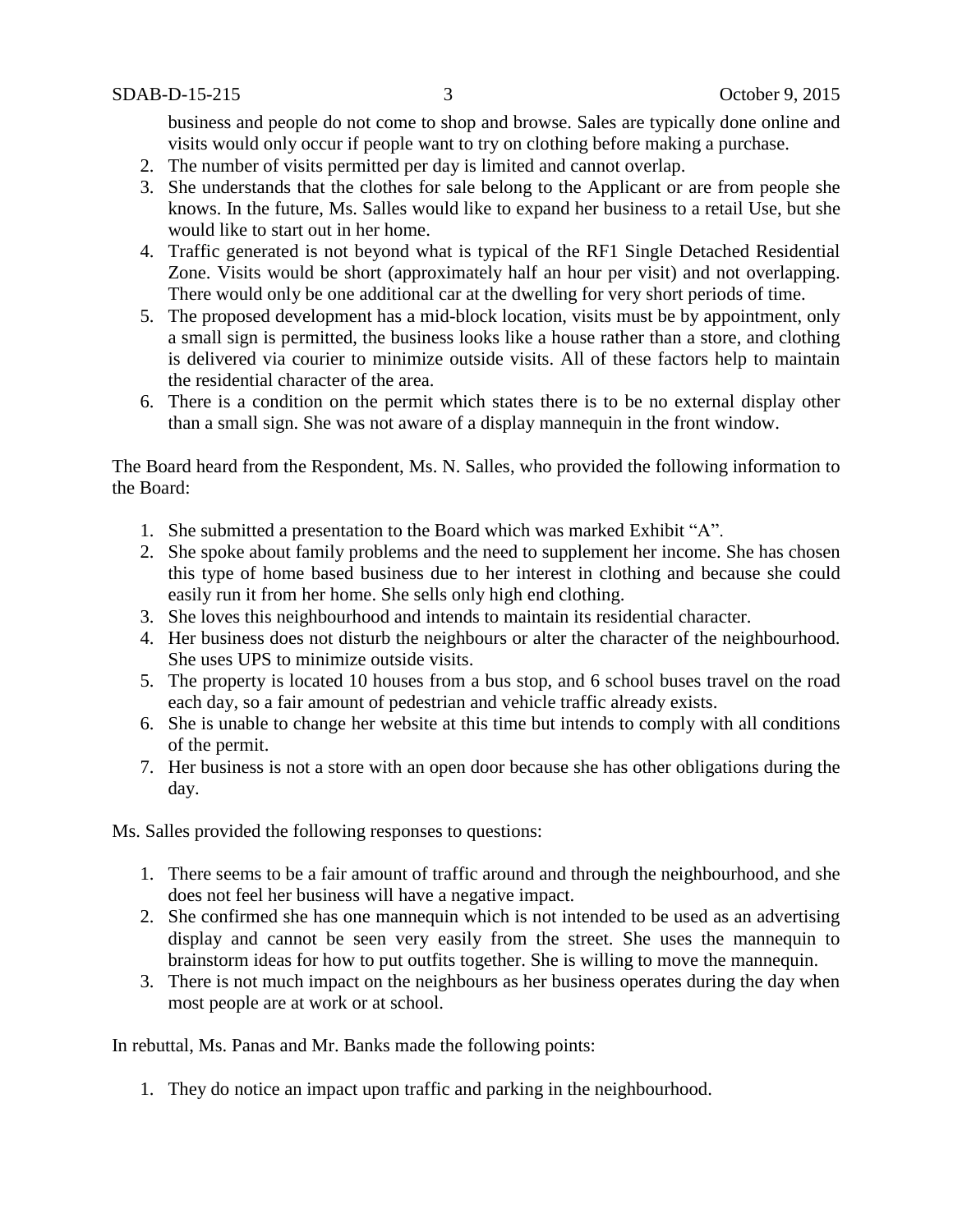- 2. There could possibly be more than four visits per day.
- 3. The proposed development is leaning more towards General Retail Stores since the intention is to grow the business.
- 4. It is a coincidence that the noise coming from the property has recently lessened since Ms. Salle's husband started a new job.
- 5. Health issues are irrelevant to this appeal as everyone has to deal with them.
- 6. Since the website can be edited, they continue to have concerns about the hours of operation.
- 7. Ms. Panas described an uncomfortable experience she has had with a home-based business (a hairdresser) in another location in the City, and found it did have a negative impact on the neighbourhood.

#### **Decision:**

The appeal is DENIED and the decision of the Development Authority is CONFIRMED. The development is GRANTED as applied for to the Development Authority, subject to the following CONDITIONS:

1. The Development Permit is approved for a period of 5 years and will expire on October 10, 2020.

#### **Reasons for Decision:**

The Board finds the following:

- 1. This is an application for a Major Home Based Business being the consignment and sale of used clothing from the applicant's residence. A Major Home Based Business is a Discretionary Use in the RF1 Single Detached Residential Zone as per Section 110.3(7) of the *Edmonton Zoning Bylaw*.
- 2. The first line of analysis undertaken by the Board was to determine whether or not the development applied for is in fact a Major Home Based Business. Section 7.3(7) of the *Edmonton Zoning Bylaw* defines a Major Home Based Business as follows:

**Major Home Based Business** means development consisting of the use of an approved Dwelling or Accessory building by a resident of that Dwelling for one or more businesses such businesses may generate more than one business associated visit per day. The business use must be secondary to the residential Use of the building and shall not change the residential character of the Dwelling or Accessory building. The Dwelling may be used as a workplace by a non-resident. This Use Class includes Bed and Breakfast Operations but does not include General Retail Sales.

The Board is satisfied that the applied for Use of selling second hand clothing will be secondary to the residential Use of the building, and will not change the residential character of the primary building or any accessory buildings located on the site.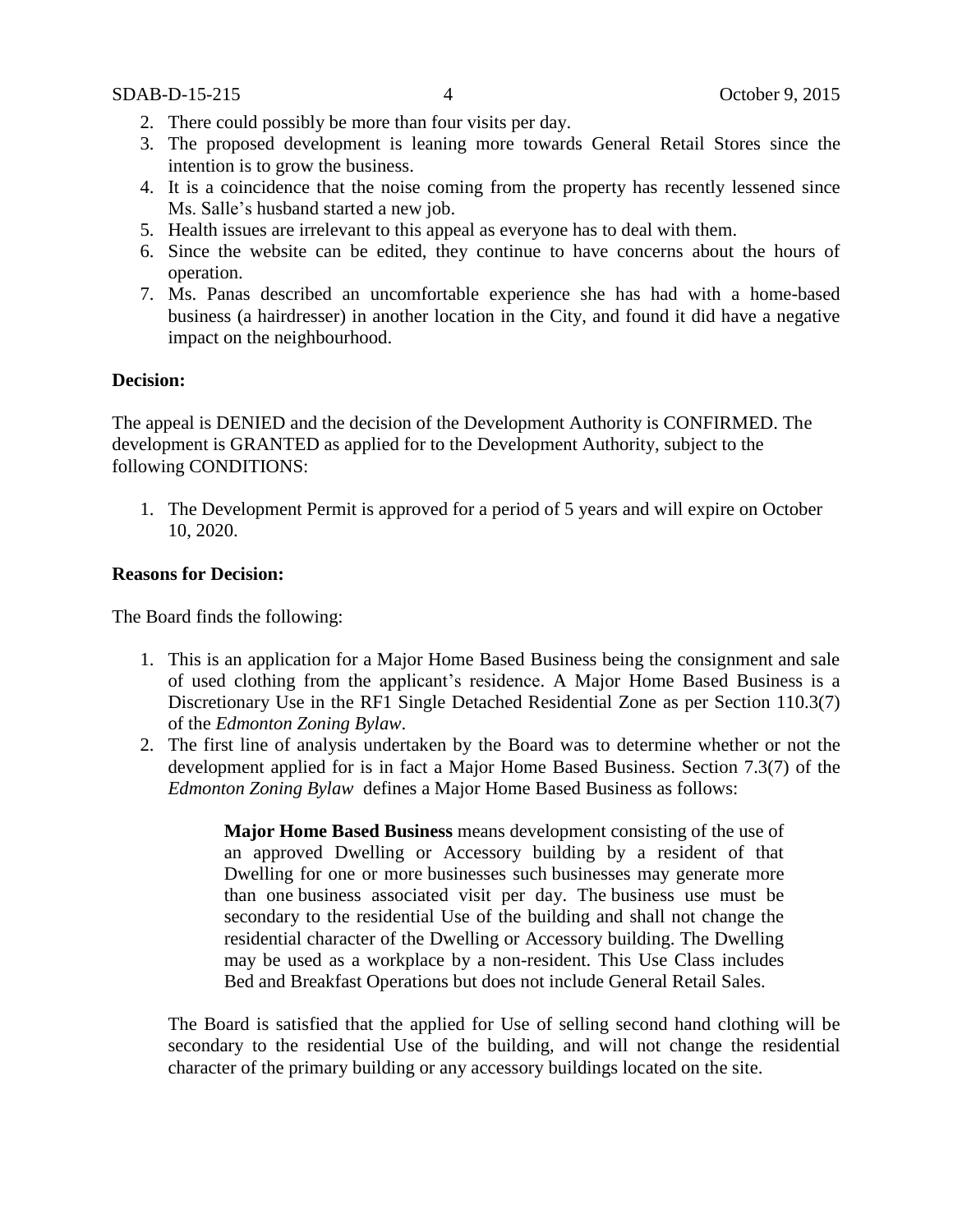3. The only issue remaining was whether or not the proposed development would be a "General Retail Stores" Use, which is specifically excluded from the definition of a Major Home Based Business. Section 7.4(22) of the *Edmonton Zoning Bylaw* defines "General Retail Stores" as follows:

> **General Retail Stores** means development used for the retail or consignment sale of new goods or merchandise within an enclosed building, not including the sale of gasoline, heavy agricultural and industrial equipment, alcoholic beverages, or goods sold wholesale. Accessory Uses may include the assembly or repair of products sold on Site, or minor public services such as postal services or pharmacies. This Use Class does not include Aircraft Sales/Rentals, Automotive and Minor Recreation Vehicle Sales/Rentals, Flea Market, Gas Bars, Greenhouses, Plant Nurseries and Market Gardens, Pawn Stores, Major Alcohol Sales, Minor Alcohol Sales, Major Service Stations, Minor Service Stations, Secondhand Stores, and Warehouse Sales.

The Board heard the submissions from the Development Officer that she did not consider the proposed development to be a store, given that it did not have the traditional structure, size, or display mechanisms of conventional retailers. The Board further notes that the definition of General Retail Stores is limited to the sale or consignment of new goods. In this case, the applicant is not selling new goods.

4. Furthermore the definition of General Retail Stores specifically excludes Secondhand Stores. Secondhand Stores are defined in Section 7.4(46) of the *Edmonton Zoning Bylaw* as follows:

> **Secondhand Stores** means development used for the retail or consignment sale of secondhand personal or household goods, including the minor repair of goods sold on-Site. Typical Uses include clothing, jewelry, book and antique stores. This Use Class does not include the sale of used vehicles, recreation craft or construction and industrial equipment, and does not include Flea Markets or Pawn Stores.

Therefore, even if this development could be described as a store despite the submissions of the Development Officer, it still would not be considered a General Retail Store as the development clearly falls within the definition of a Secondhand Store.

- 5. Accordingly, the exclusion of General Retail Sales from the definition of Major Home Based Business is not triggered, and the Board finds that this development is a Major Home Based Business.
- 6. It then fell to the Board to determine whether the proposed use is compatible with existing Uses in the adjacent area as Major Home Based Businesses are a Discretionary Use within the RF1 Single Detached Residential Zone. The Board conducted its analysis of whether or not this Discretionary Use was appropriate in conjunction with the regulations set out in Section 75 of the *Edmonton Zoning Bylaw*, which outlines the will of Council with respect to Major Home Based Businesses.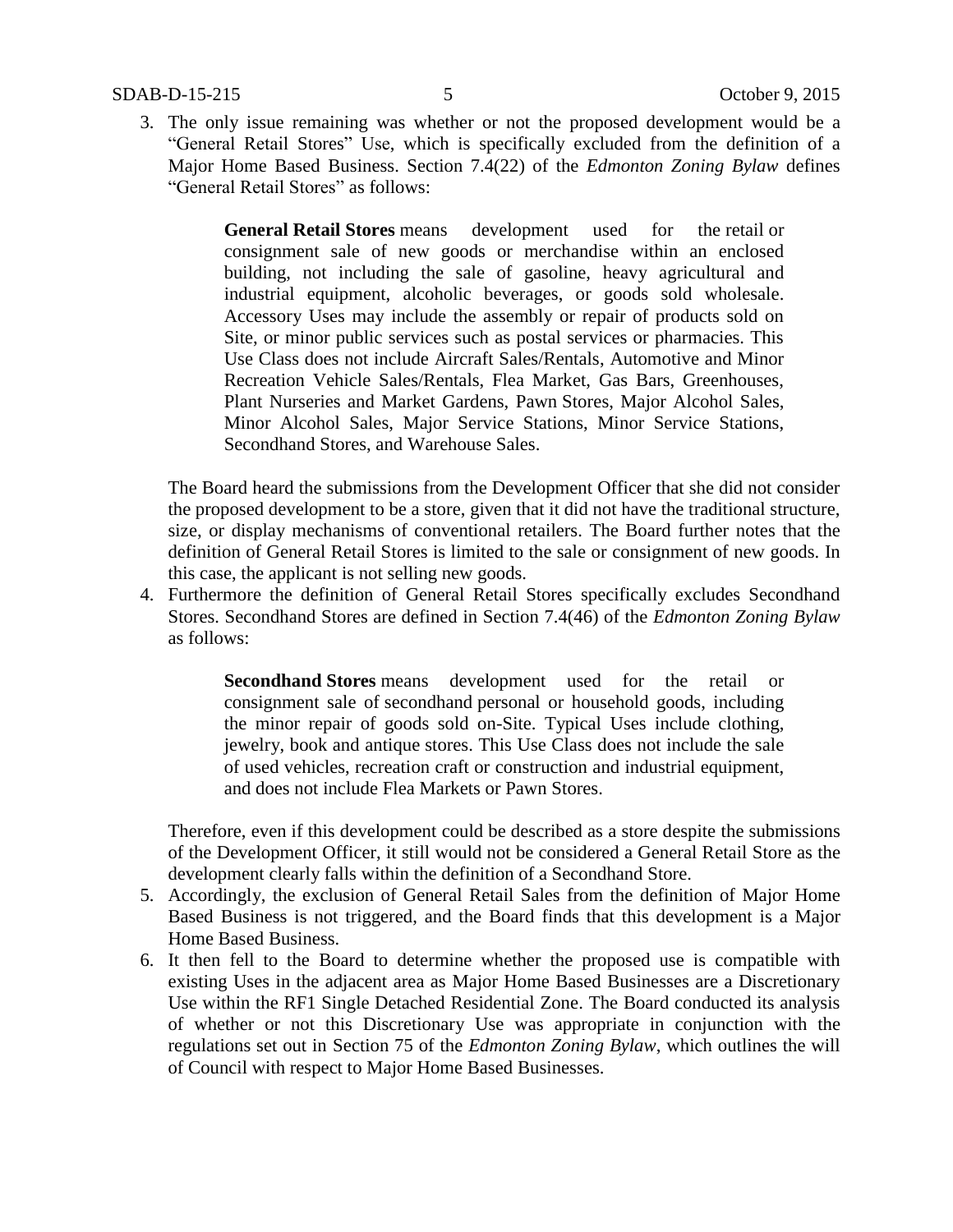- 7. The proposed development complies with the objective criteria set out in Section 75. These criteria were added as conditions of the Permit by the Development Authority. The Board then turned its attention to those criteria in Section 75 which require some subjective analysis and the exercise of this Board's discretion, namely:
	- a) The criteria stipulated under Section 75(3), which states: "the Major Home Based Business shall not generate pedestrian or vehicular traffic, or parking, in excess of that which is characteristic of the Zone in which it is located". In the Board's opinion, this criteria has been met for the following reasons:
		- i. The Board heard the concerns of the Appellants with respect to increased traffic. The Board acknowledges that there will be some increase in traffic caused by permitting this Major Home Based Business.
		- ii. However, the subject property is located along a straight portion of Blackburne Drive East SW, which minimizes the potential on-street parking problems and traffic congestion that could be occasioned by the traffic increase. Had the property been located on a cul de sac, there may have been more concerns.
		- iii. The Board therefore finds that the development will not generate traffic in excess of that which is characteristic of the area and zone, nor will such increase in traffic affect the amenities of this neighbourhood.
	- b) The criteria stipulated under Section 75(9), which states: "the [Major Home Based](javascript:void(0);)  [Business](javascript:void(0);) shall not be allowed if, in the opinion of the Development Officer, such Use would be more appropriately located in a Commercial or Industrial Zone having regard for the overall compatibility of the Use with the residential character of the area." In the Board's opinion, this criteria has been met for the following reasons:
		- i. The Board heard the concerns of the Appellants that a mannequin could be seen through a window of the residence which may be indicative of a window display. The Board reminds the Applicant that Condition 5 of the Permit forbids exterior display or advertisement other than a small plaque, and that any window display in the nature of advertisement, or otherwise, is prohibited by this Permit.
		- ii. The Board has added a further condition to the Permit limiting the duration of this Development Permit to five years. The Board has added this condition because the applicant provided evidence to the Board that she plans to grow her business, and in the future potentially expand the business to the sale of new garments obtained directly from manufacturers or distributors. Such a change in the nature of the Major Home Based Business would be an increase in the intensity of the Use of the subject site that would require the potential re-visiting of this Discretionary Use by the Development Authority.
		- iii. The above conditions ensure that the proposed development remains compatible with the residential character of the area.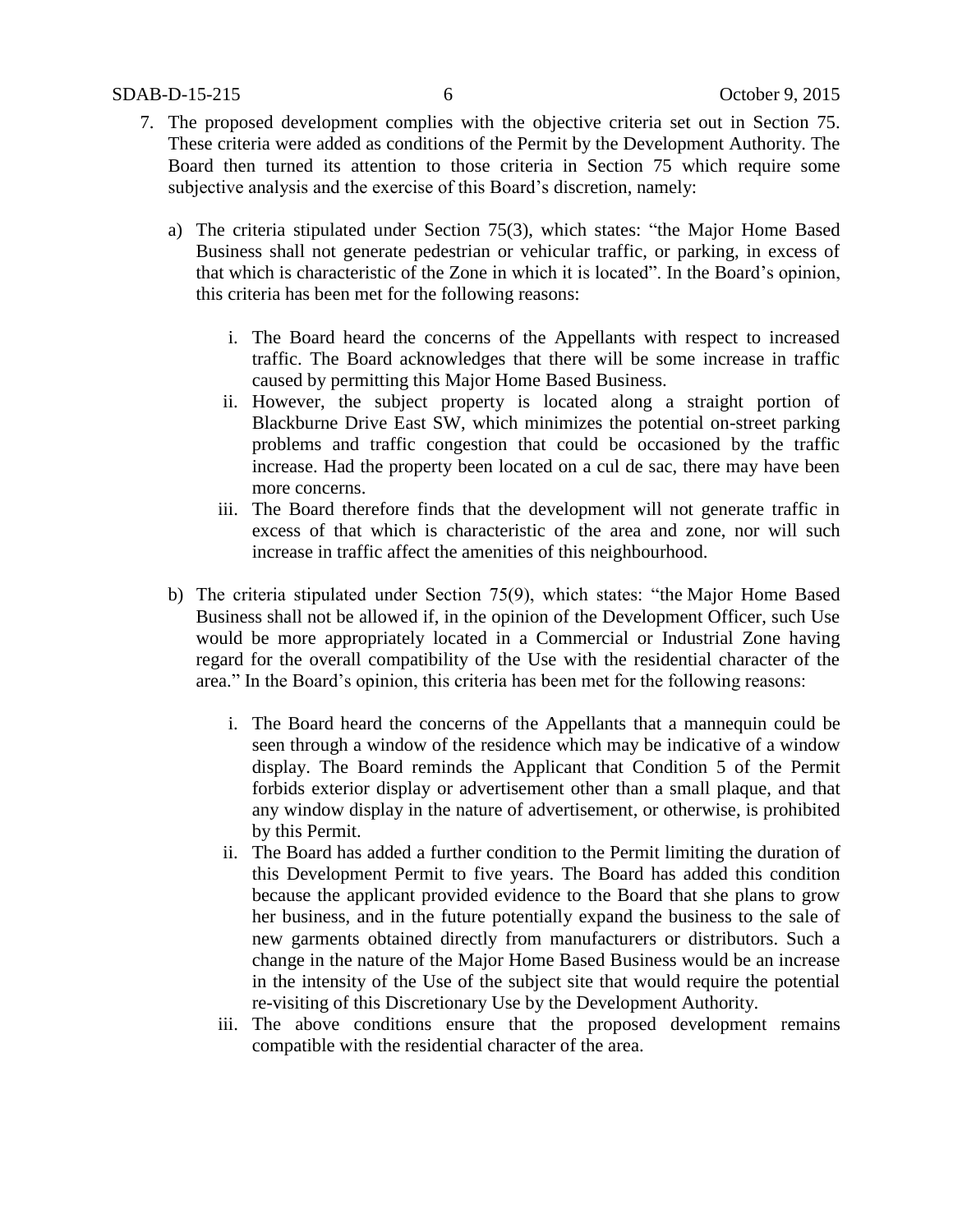- 8. For the above reasons, it is the opinion of the Board that the proposed development will not unduly interfere with the amenities of the neighbourhood, nor materially interfere with or affect the use, enjoyment or value of neighbouring parcels of land.
- 9. The appeal is denied.

# **Important Information for the Applicant/Appellant**

- 1. This is not a Building Permit. A Building Permit must be obtained separately from the Sustainable Development Department, located on the  $5<sup>th</sup>$  Floor, 10250 – 101 Street, Edmonton.
- 2. Obtaining a Development Permit does not relieve you from complying with:
	- a) the requirements of the *Edmonton Zoning Bylaw*, insofar as those requirements have not been relaxed or varied by a decision of the Subdivision and Development Appeal Board;
	- b) the requirements of the *Alberta Safety Codes Act*, RSA 2000, c S-1;
	- c) the requirements of the *Permit Regulation*, Alta Reg 204/2007;
	- d) the requirements of any other appropriate federal, provincial or municipal legislation; and
	- e) the conditions of any caveat, covenant, easement or other instrument affecting a building or land.
- 3. When an application for a Development Permit has been approved by the Subdivision and Development Appeal Board, it shall not be valid unless and until any conditions of approval, save those of a continuing nature, have been fulfilled.
- 4. A Development Permit will expire in accordance to the provisions of Section 22 of the *Edmonton Zoning Bylaw 12800*, as amended.
- 5. This decision may be appealed to the Alberta Court of Appeal on a question of law or jurisdiction under Section 688 of the *Municipal Government Act*, RSA 2000, c M-26. If the Subdivision and Development Appeal Board is served with notice of an application for leave to appeal its decision, such notice shall operate to suspend the Development Permit.
- 6. When a decision on a Development Permit application has been rendered by the Subdivision and Development Appeal Board, the enforcement of that decision is carried out by the Sustainable Development Department, located on the 5th Floor, 10250 – 101 Street, Edmonton.

*NOTE: The City of Edmonton does not conduct independent environmental checks of land within the City. If you are concerned about the stability of this property for any purpose, you should conduct your own tests and reviews. The City of Edmonton, when issuing a development permit, makes no representations and offers no warranties as to the suitability of the property for any purpose or as to the presence or absence of any environmental contaminants on the property.*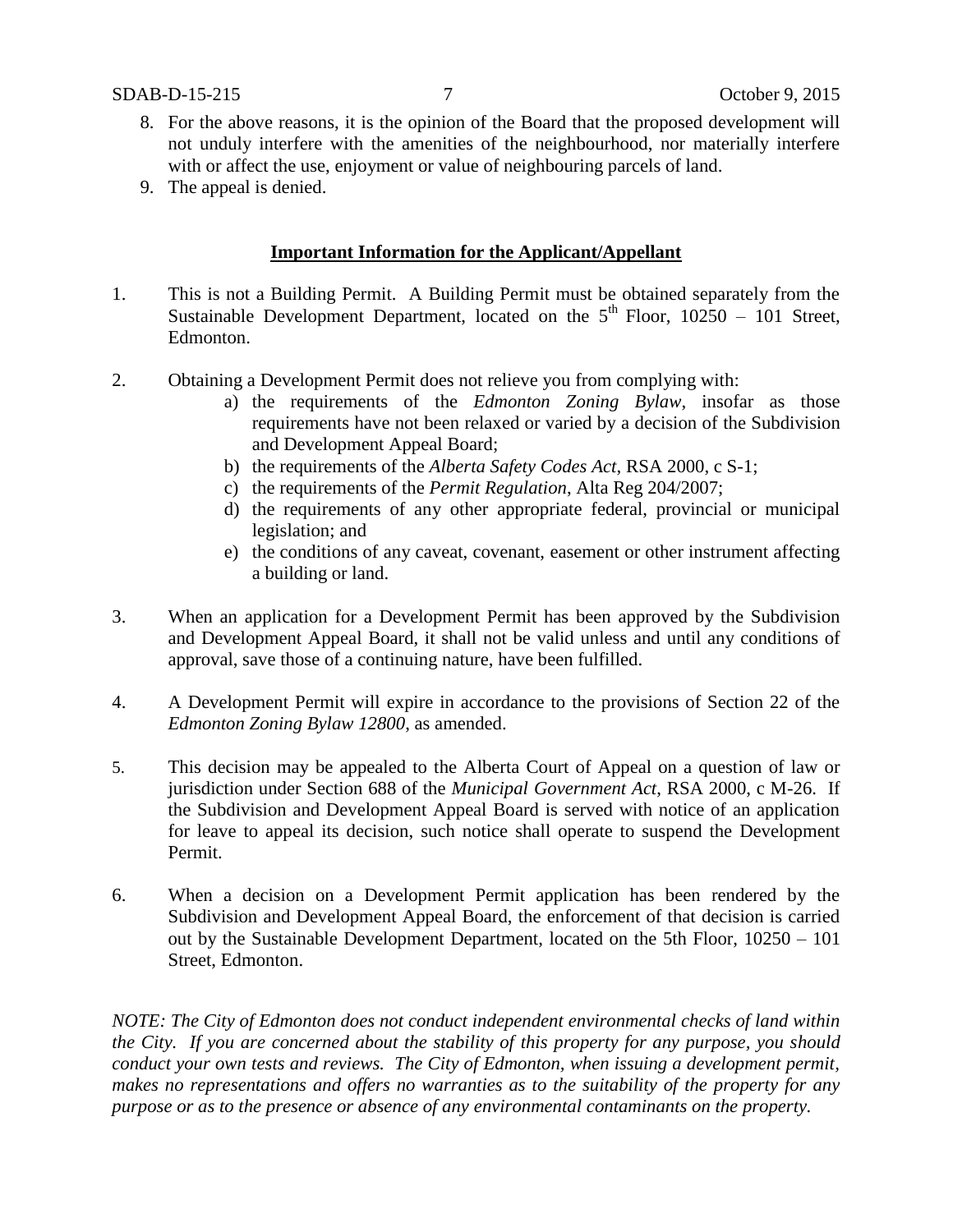Mr. Ian Wachowicz, Chair Subdivision and Development Appeal Board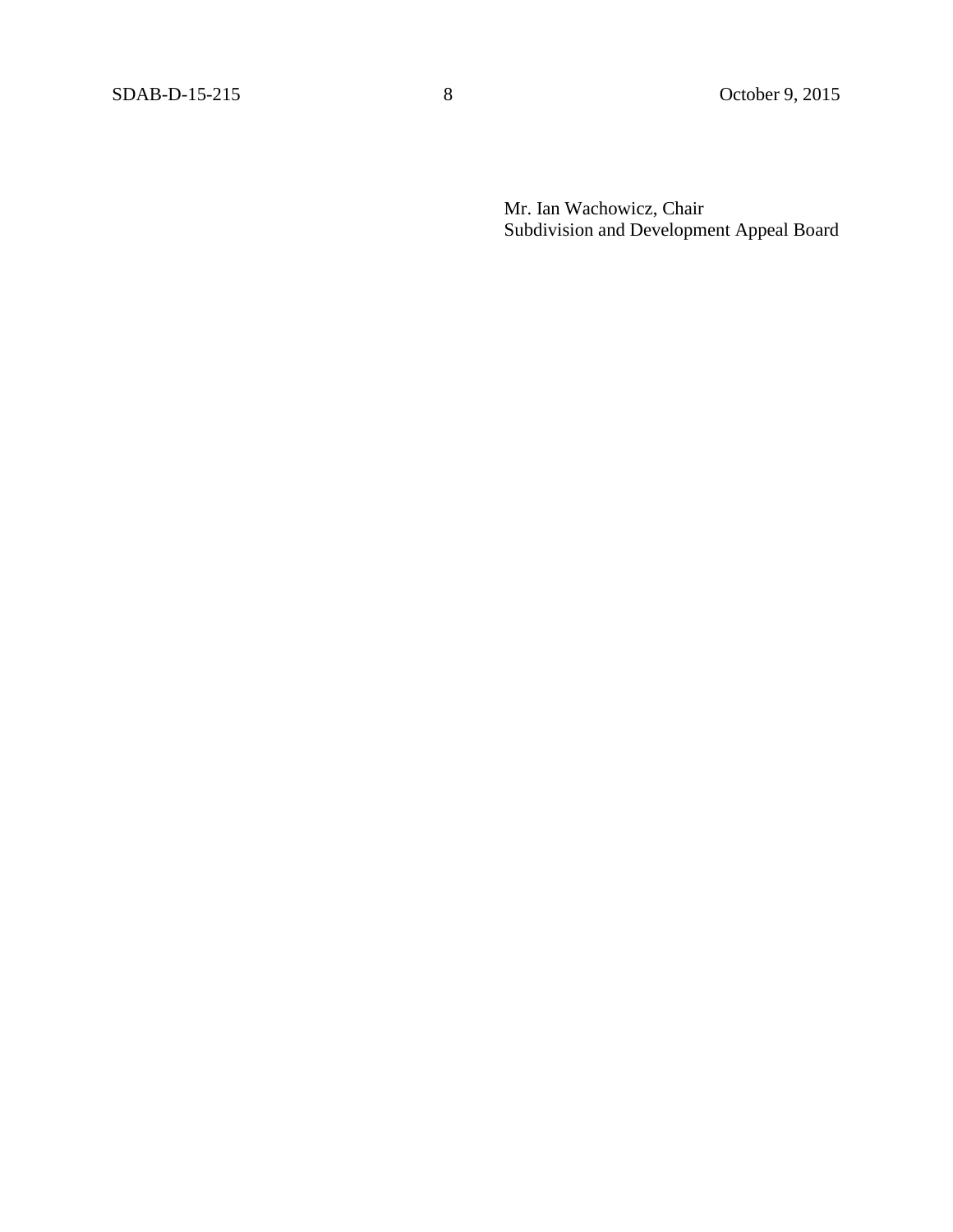# *Edmonton Subdivision and Development Appeal Board*

Churchill Building 10019 - 103 Avenue NW Edmonton, AB T5J 0G9 Phone: 780-496-6079 Fax: 780-577-3537<br>
Email: sdab@edmonton.ca sdab@edmonton.ca Web: www.edmontonsdab.ca

Date: October 9, 2015 Project Number: 149159648-001 File Number: SDAB-D-15-161

# **Notice of Decision**

This appeal dated June 29, 2015, from the decision of the Development Authority for permission to:

Construct 4 Dwellings of Row Housing with attached Garages and to demolish the existing Single Detached House and rear detached Garage

on Plan 4874HW Blk 12 Lot 1, located at 15104 - 110 Avenue NW, was heard by the Subdivision and Development Appeal Board on July 22, 2015 and September 24, 2015.

# **July 22, 2015 Hearing:**

# **Motion:**

"With the consent of the parties this matter is tabled to September 23 or 24, 2015, to give the Appellant the opportunity to present evidence regarding the late filing issue".

# **September 24, 2015 Hearing:**

### **Motion:**

"That SDAB-D-15-161 be raised from the Table".

### **Summary of Hearing:**

At the outset of the appeal hearing, the Chair introduced the panel members.

Mr. C. Thomas, one of the Board members, disclosed that he had previously worked with Mr. J. Angeles, who was representing the City of Edmonton's Sustainable Development Department at the September 24, 2015 hearing. Mr. Hammermeister of Graphtec Design & Consulting disclosed he has had previous dealings with Mr. Thomas but has always found him to be fair and professional. Mr. Hammermeister had no objections to Mr. Thomas sitting as a member of the quorum.

The Chair confirmed with the parties in attendance that there was no opposition to the composition of the panel.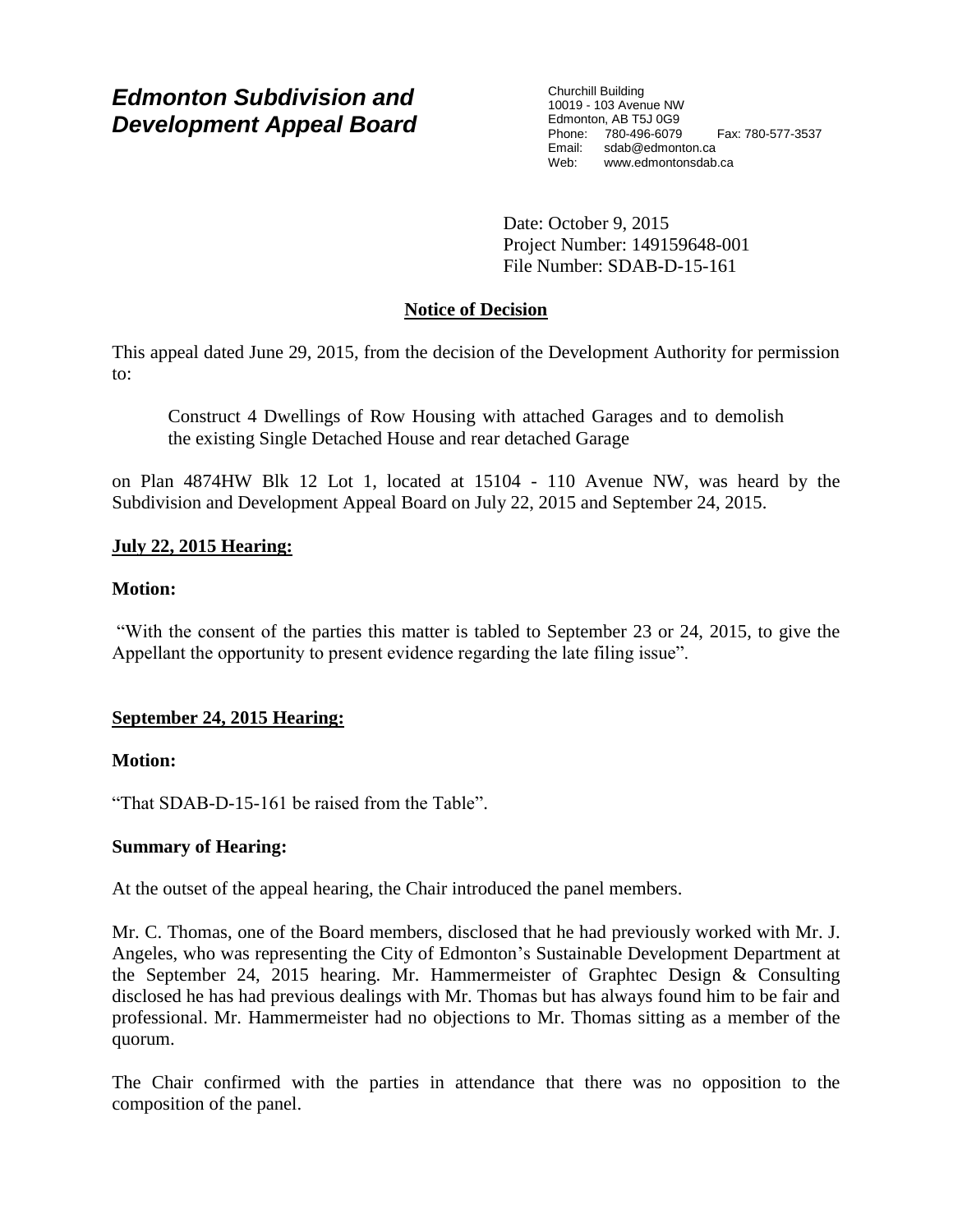This appeal is from the decision of the Development Authority to refuse an application to construct 4 Dwellings of Row Housing with attached Garages and to demolish the existing Single Detached House and rear detached Garage located at 15104 – 110 Avenue NW. The subject site is zoned RF3 Small Scale Infill Development Zone and is within the Mature Neighbourhood Overlay.

The development permit was refused due to a deficiency in the minimum required Rear Setback, a deficiency in the minimum required dimension for any Private Outdoor Amenity Area, a deficiency in the number of required parking spaces, and the proposed Row Housing showing multiple windows facing the adjacent Site which will interfere with the privacy and enjoyment of the neighbouring property.

Prior to the hearing the following information was provided to the Board, copies of which are on file:

- A copy of a Canada Post registered mail delivery confirmation;
- A Memorandum from the City of Edmonton Transportation Services Department dated March 12, 2015;
- A letter of opposition from a neighbouring property owner; and
- A written submission from Graphtec Design and Consulting received on July 22, 2015

The Chair first addressed the issue of jurisdiction and whether the appeal was filed within the allowable 14-day appeal period, pursuant to Section 686 of the *Municipal Government Act,* RSA 2000, c M-26 (the "MGA").

The Board heard from Mr. E. Hammermeister of Graphtec Design and Consulting, who was representing the Appellant, Mr. A. Abdulhadi. He provided the following information regarding the late filing issue.

- 1. He advised that the two partners involved with the proposed development were unable to attend the hearing. One of the partners could not attend because of a religious holiday taking place at mid-day on the same day.
- 2. He submitted Exhibit A, a letter from Mr. Abdulhadi's employer, Rockhard Contractors Inc., which stated that Mr. Abdulhadi was consistently out of the Edmonton area from March 30, 2015 to June 26, 2015.
- 3. Mr. Hammermeister was shown the Canada Post registered mail delivery document with a signature indicating that the correspondence was received on May 19, 2015.
- 4. He could not confirm that the signature was Mr. Abdulhadi's, and did not have any documents containing his client's signature. The Chair reviewed the file and found Mr. Abdulhadi's signature on the appeal intake form.
- 5. At this time Mr. E. Hammermeister made a formal request for an adjournment.

The Board heard from the Development Officer, Mr. Joselito Angeles, who provided the following information regarding the late filing issue: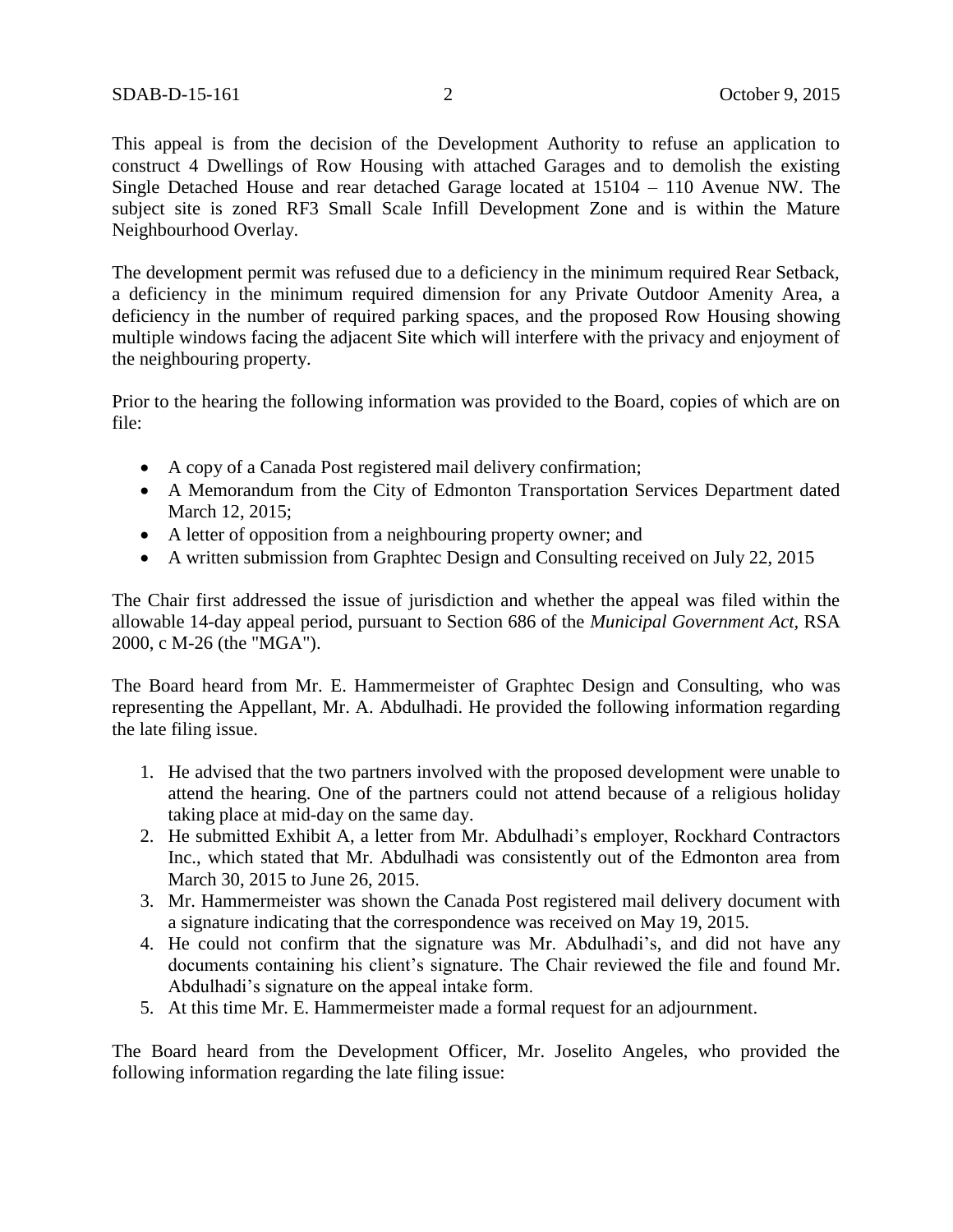- 1. The first Notice of Refusal that was mailed out was returned as it was sent to an incorrect address.
- 2. He had a telephone conversation with Mr. Abdulhadi sometime before May 13, 2015, and confirmed the correct mailing address as 8629 – 177A Street. A second letter containing the Notice of Refusal was sent to this address on May 13, 2015, via registered mail, and subsequently delivered and signed for on May 19, 2015.
- 3. He communicated on several occasions with Mr. Abdulhadi via telephone and e-mail, and advised him that his application would be refused. He could not recall if specific reasons for the refusal were provided.
- 4. Upon reviewing his file, Mr. Angeles provided a copy of an e-mail to the Appellant, dated October 30, 2014, outlining the deficiencies contained in his submitted drawings ("Exhibit B").
- 5. He had no objections to the adjournment request and would try to make himself available.

The Board heard from Ms. V. Haggith and Ms. J. Haggith, affected property owners, regarding the Adjournment Request:

1. They believe the Appellants' non-attendance is a delay tactic, and do not agree with an adjournment.

Mr. Hammermeister made the following points in rebuttal:

- 1. This application has been in the works for  $1\frac{1}{2}$  years and there have been three separate Development Officers on the file. Adjustments have been made to the drawings from the onset.
- 2. He received a call from the Appellant in June 2015, a day prior to the appeal being filed, asking for help with the verbiage of the appeal. He did indicate to his client that the appeal had to be filed within a 14 day period.
- 3. There is no intent to delay the appeals process.

Upon reviewing Exhibit B, Mr. C. Thomas, one of the Board members, recused himself from the hearing as he was a Development Officer with the City of Edmonton in October 2014, and may be in potential conflict. He took no part in the deliberation, discussion, or decision with respect to this appeal.

#### **Decision Regarding the Request for Adjournment**

The request for an adjournment is denied.

#### **Reasons for the Decision:**

1. The Board has denied the request for a further adjournment of this matter. This appeal was originally scheduled before the Board on July 22, 2015. At that time, the representative of the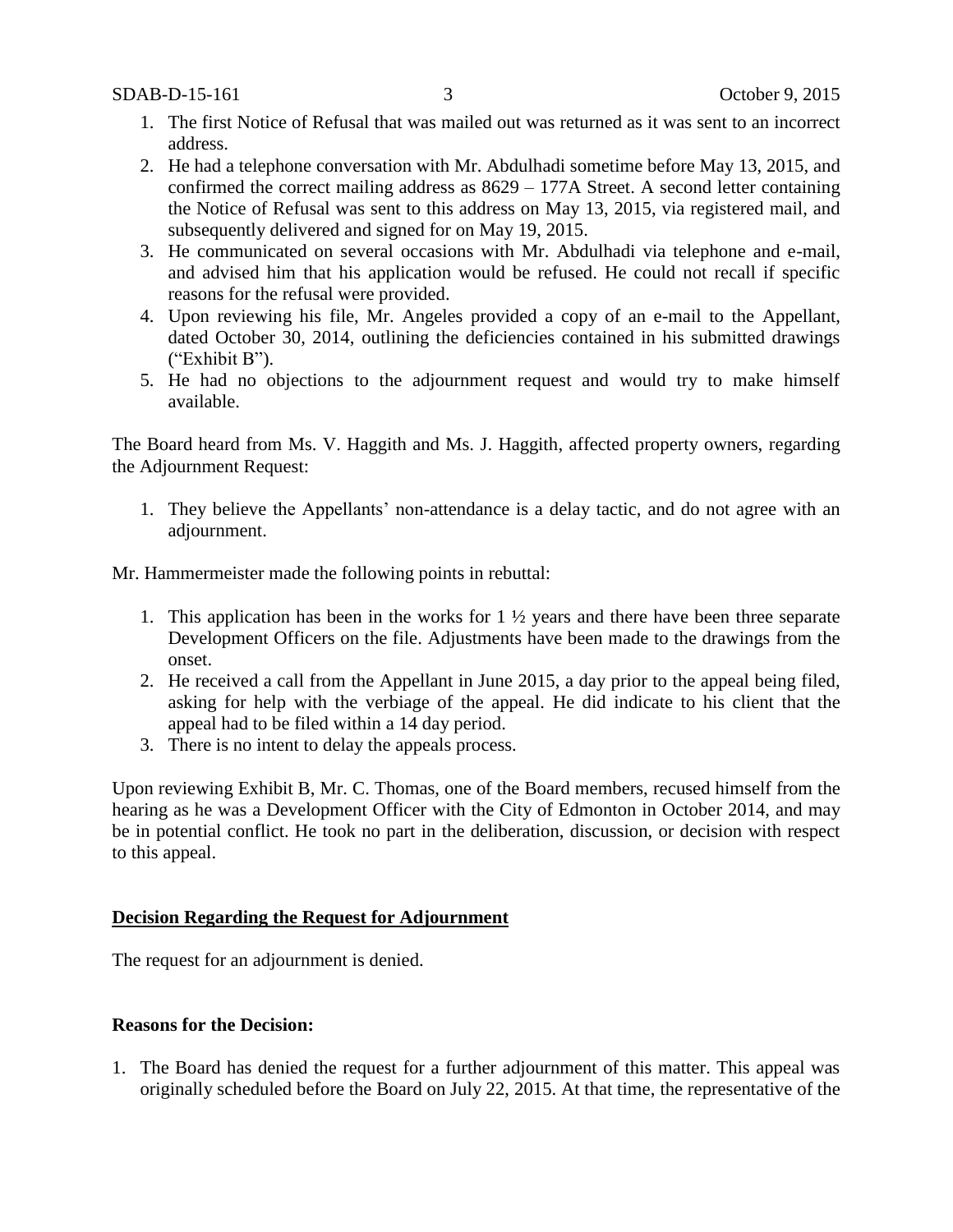Appellant, with the consent of all parties, agreed to move the appeal to either September 23 or September 24, 2015, specifically for the purpose of gathering evidence on the issue of the late filing.

- 2. The Board has heard evidence that Mr. A. Abdulhadi is personally unable to attend today's hearing due to a religious observance. The Board accepts that submission; however, Mr. Abdulhadi has decided to be represented by his consultant, Mr. Hammermeister. It was open to Mr. Abdulhadi, despite his personal unavailability, to provide whatever evidence he has with respect to the late filing matter through his agent. In fact, through his agent, he has been able to provide:
	- a) A letter from Rockhard Contractors Inc. dated September 23, 2015; and
	- b) Information with respect to his telephone conversation with Mr. Hammermesister a few days prior to the filing of this appeal, as outlined above.
- 3. The Appellant, regardless of personal ability to attend, has had two months to gather evidence on the issue of late filing and have that information presented, through his Representative, who is in attendance. He has in fact done so.
- 4. The Board notes the objection to the adjournment request by Mr. and Mrs. Haggith, who are the immediate adjacent neighbours and are therefore an affected party.
- 5. For these reasons, the request for an adjournment is denied.

### **Decision Regarding Jurisdiction**

…

The Board does not assume jurisdiction pursuant to Section 686 of the MGA*.*

#### **Reasons for the Decision:**

1. Before taking jurisdiction, the Board must decide if the appeal was filed within the timelines as outlined in Section  $686(1)(a)(i)$  of the MGA, which states:

> **686(1)** A development appeal to a subdivision and development appeal board is commenced by filing a notice of the appeal, containing reasons, with the board within 14 days,

- (a) in the case of an appeal made by a person referred to in section 685(1), after
	- (i) the date on which the person is notified of the order or decision or the issuance of the development permit,

The Board must embark on an inquiry to determine the date on which the Appellant was notified of the decision of the Development Authority.

2. The first point of evidence considered was the evidence of the Development Officer who indicated that he first sent out his decision two to three days after April 10, 2015. This correspondence was returned as it had been sent to an incorrect address. He contacted the Appellant shortly before May 13, 2015, and spoke to him at that time. The Board accepts and finds that in that telephone conversation, the Appellant confirmed his correct address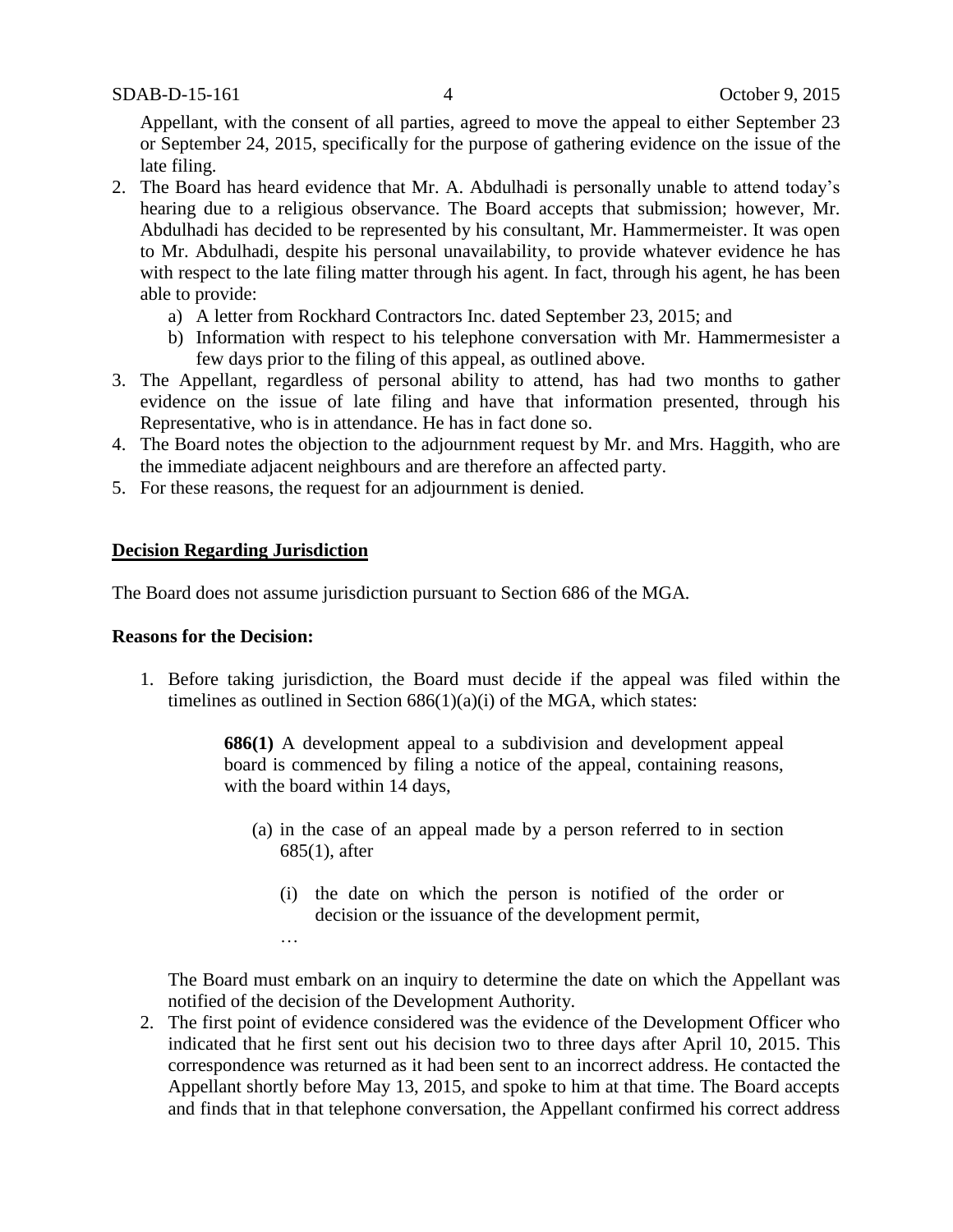and that on May 13, 2015, the Development Authority re-mailed its decision to the correct address by way of registered mail.

- 3. The Board also notes that in this telephone conversation, the Appellant was made aware that his application had been refused.
- 4. The Board then considered the Canada Post notification of May 20, 2015, which indicates that the registered mail was picked up by A ABDULLAH on May 19, 2015, and includes an electronic facsimile of a signature.
- 5. The Board did not hear any expert evidence with respect to that signature. The Board does have a verified signature of the Appellant at the bottom of the appeal intake form and has compared the two signatures.
- 6. The Board cannot determine conclusively that the two signatures were made by the one person, both because no expert provided evidence on that point and because the signatures do not appear to be identical to a layman. However, the Board does note that the signatures do not appear so different that it would be obvious that they were not made by the same person.
- 7. Although the signatory name was A ABDULLAH on the Canada Post form and the name of the Appellant on the appeal documents is Ali Abdulhadi, the Board notes that Mr. Hammermeister referred to the Appellant several times throughout the hearing as "Mr. Abdullah". The Board also notes that on the application form, the Appellant's name is styled in yet a third way as Ali Abdulhadi Ali.
- 8. Given the fact that the registered mail was sent to an address confirmed by the Appellant, and given the similarities in both the signatory name and the facsimile of the signature on the Canada Post Document, as well as the potential variances in the name of the Appellant, the Board finds, after weighing this evidence, that it is more likely than not that the Appellant received and signed for the package containing the notification of the refusal on May 19, 2015, which included the reasons for the refusal.
- 9. The Board considered very seriously the letter from Rockhard Contractors Inc. presented by the Appellant. This letter stated that the Appellant was working in Whitecourt "consistently" from March 30, 2015 to June 26, 2015. The Board notes that the word "consistently" was used and not the word "continuously" or any other word that would unequivocally state that the plaintiff did not leave Whitecourt from March 30, 2015 to June 26, 2015. A person could be working "consistently" in Whitecourt while still coming back to Edmonton occasionally throughout that period.
- 10. The Board notes that the Appellant had a valid reason for not attending today's hearing in person; however, as the Appellant knew about today's hearing and the need to provide evidence a full two months ago on the point of late filing, it was open to the Appellant to provide a written submission to the Board stating unequivocally that he did not receive the package signed for on May 19, 2015. The Board therefore finds that an adverse inference may be drawn from the lack of evidence on this point.
- 11. As a result, the Board finds that the appeal period expired 14 days after May 19, 2015, which means the appeal period expired on June 2, 2015. This appeal was filed on June 29, 2015, and was therefore filed outside the time limit prescribed under Section 686 of the MGA. The Board therefore does not have jurisdiction over this appeal.